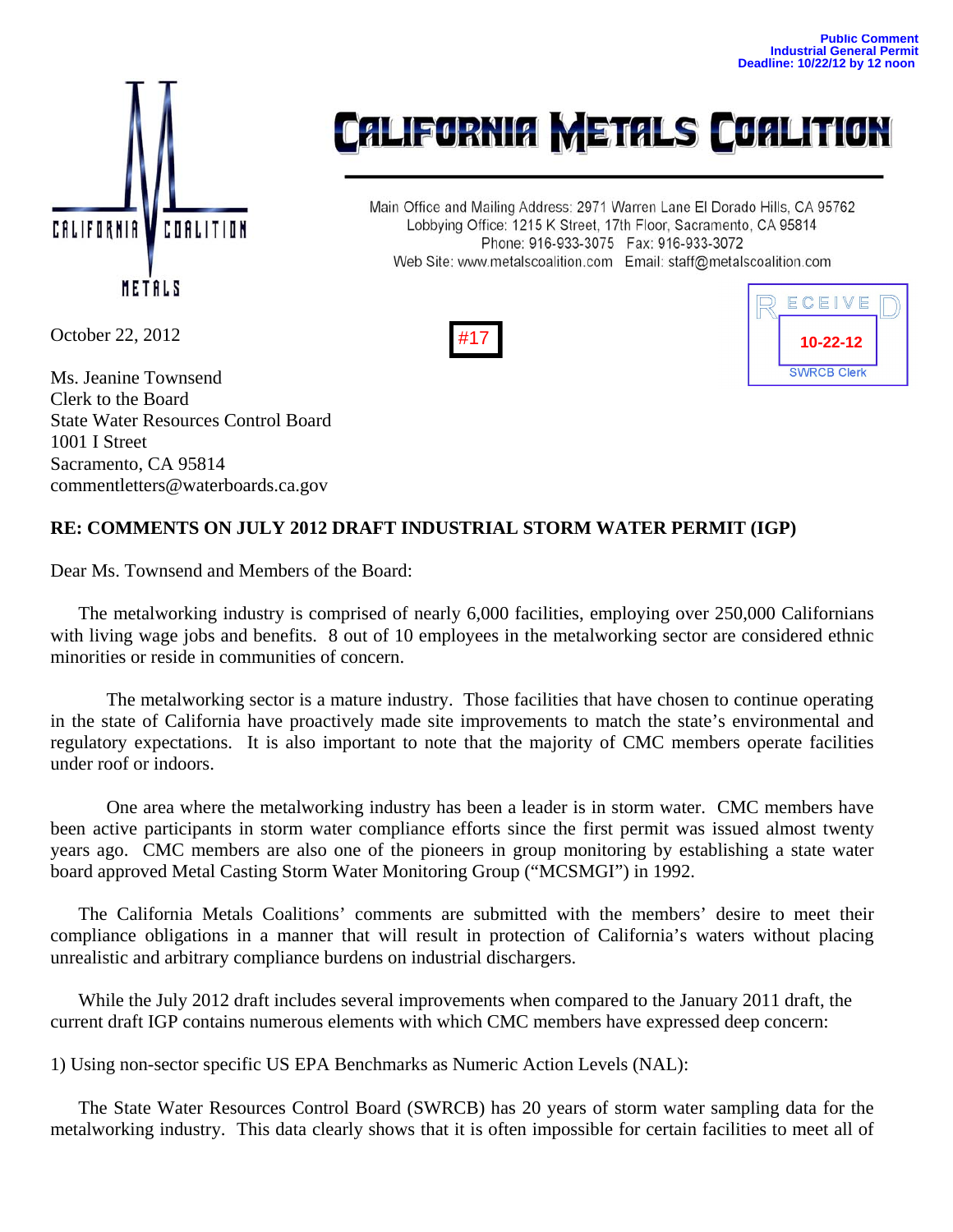the US EPA benchmarks. As a result, using the US EPA benchmarks as Numeric Action Level triggers in the draft IGP will inherently set-up small metalworking businesses for failure. CMC supports the development of properly derived and statistically valid Numeric Action Levels (NALs), if done on an industry sector-specific basis. If the SWRCB continues to use US EPA benchmarks, this should be done only if NALs are used in the same way as the US EPA, which is as one tool for assessing a facility's performance.

2) Understanding the cost of draft permit:

 The State Water Board's *Analysis of Cost Compliance* found that, overall, the average annual cost of compliance of the new permit for facilities with "no exceedances" would increase between 5% and 12% compared to the annual cost of compliance with the existing permit. As previously discussed, the metalworking industry expects to trigger the NAL's in numerous circumstances, resulting in Level 1 and Level 2 actions. Costs for Level 1 activities are approximately \$25,000-\$37,500 per facility, while costs for Level 2 actions are \$100,000-\$1,250,000 per facility (depending on the type of treatment required). Some of these costs are on an ongoing basis. And this does not include costs for additional sampling, devoting additional worker time to training, and other new IGP requirements. Metalworking companies compete around the world, are operating on very narrow margins, and have a number of other new regulatory pressures facing them in 2013. Remaining competitive in today's changing economy is different than anything we have faced in the past. Cumulative impacts of California's regulatory costs only works against our goal of a healthy economy and middle class jobs.

3) Is there a path to compliance?

The metalworking industry remains very concerned that the draft IGP does not allow for compliance. As an example, issues such as establishing BAT/BCT for our sector remains undefined and pose a real challenge. Small businesses in California want to be in compliance. But when the regulation, or permit, is not specific, this can lead to confusion and 3rd party lawsuits. Moreover, being that receiving water limitations can often trump the requirements of this permit, small businesses remain even further exposed to unknown costs and liabilities. CMC strongly encourages the SWRCB and its staff to clear any ambiguity as best possible going forward.

4) Use of resources outside of SWRCB for key elements of the permit:

 In attending the public workshops held by the SWRCB, it became apparent that the SWRCB will be working with outside organizations to complete key areas of this permit. One example is training. It is unclear whether the SWRCB will be utilizing internal resources or working with outside resources to establish training. CMC is concerned that since outside resources are unmanaged by the SWRCB, the availability of these outside resources can vanish at any time. The final IGP should only rely on resources within the SWRCB.

5) Qualified Storm Events

5

4

1

2

3

 CMC members are located in diverse climactic regions throughout the state. Storm water discharges are highly variable and episodic. CMC believes it would be beneficial to relax the qualifying storm event requirements so that there is no antecedent dry weather period required. The most important element to capturing a representative storm is that business operations have commenced recently in the drainage area from the sample is being taken. These are the activities that originally resulted in the regulations of permitted entities when US EPA originally passed its storm water rule in 1990. CMC suggests that the qualifying storm event requirement be relaxed to allow for additional opportunities to capture storm water samples.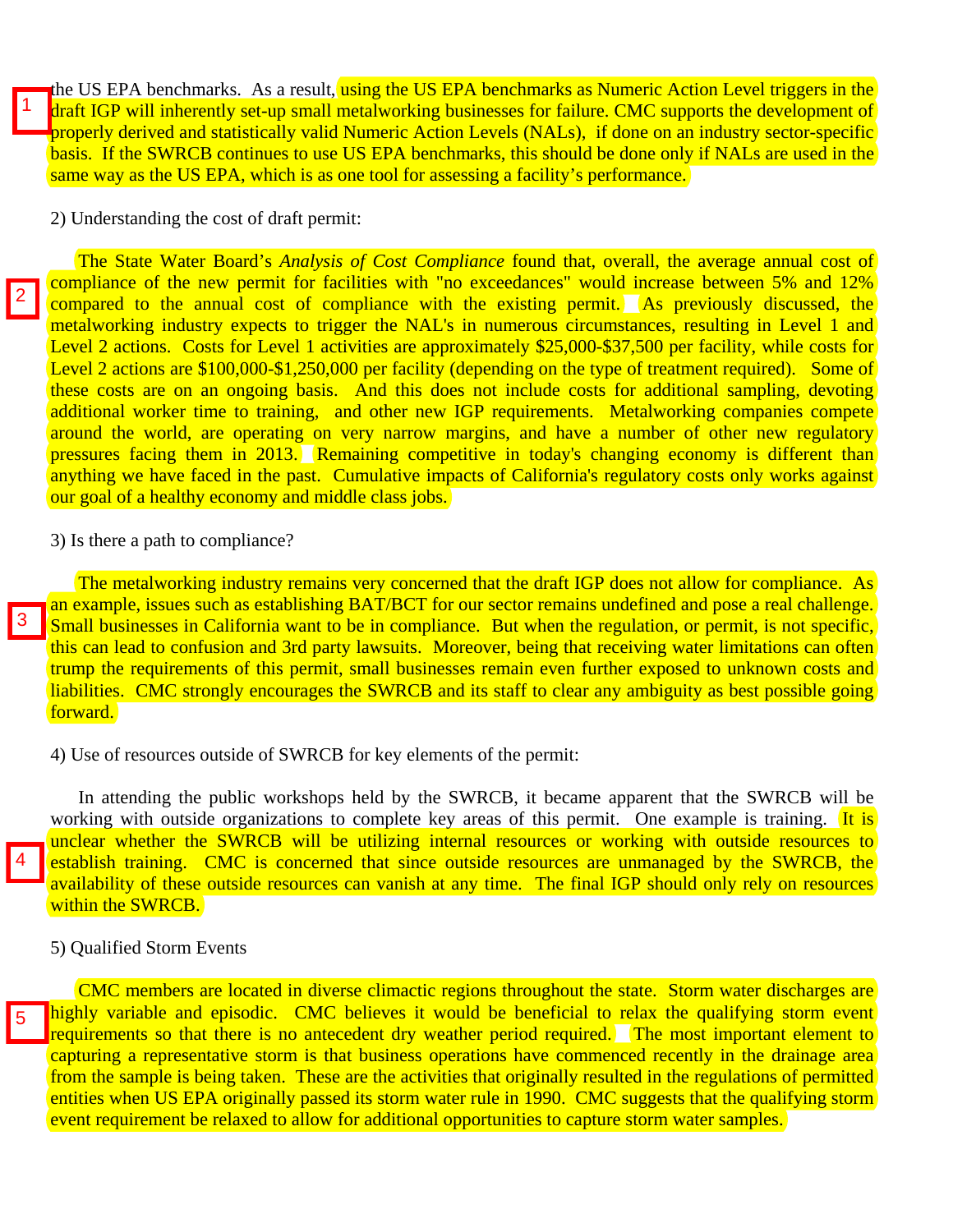## 6) Exceedance Response Actions (ERA):

7

8

9

 $|10$ 

 ERA's are a new concept in the draft IGP. As a result, CMC expects this concept to be amended to better meet the permit holder needs. CMC suggests allowing dischargers up to two years to implement and measure the effectiveness of improvements made at Level 1 before a status change to Level 2. CMC suggests that the SWRCB alleviate unrealistic expectations that dischargers can demonstrate resolution of NAL exceedances in a single year's monitoring after BMP improvements by specifying that Level 2 will not be triggered during a period before the scheduled completion date for BMP improvements under a Level 1 technical report. CMC suggests providing more flexibility to dischargers by giving them up to one year, rather than 4 months, to complete Level 2 reporting requirements which includes a determination of necessity of structural and/or treatment control BMPs, and preparation of detailed Level 2 ERA Technical Report. CMC suggests specifying that a new Level 2 evaluation will not be triggered during a period before the scheduled completion date for BMP improvements under a Level 2 technical report. Finally, CMC suggests providing realistic time frames to dischargers to fully implement any Level 2 Structural/ Treatment controls by giving them an additional year.

## 7) SMARTs

 Electronic filing is also a new requirement, when compared to the current IGP. Most metalworking companies are unfamiliar with electronic filing for this permit. CMC suggests, first and foremost, that there are "warning" prompts before the user confirms sampling data that exceeds the NALs. CMC suggests clarifying which unimplemented compliance activities or ERAs a discharger is to identify in the Annual Report. CMC suggests that there must be a mechanism to remove erroneous data, or to keep erroneous data from annual or instantaneous calculations. Finally, CMC suggests protecting proprietary information by removing the requirement for SWPPPs to be electronically filed with the Water Boards.

8) Improving language for monitoring:

Being that the 2012 draft permit introduces several new ideas and concepts, **CMC additionally suggests** the following (1) Allow more flexibility in visual observations requirements by requiring they be conducted at either the approximate start of discharge, or soon after the start of facility operations. (2) Provide more flexibility to dischargers by giving them at least 45-days, rather than 30, to electronically report analytical data through SMARTS. (3) Allow dischargers to use a value of zero for any effluent sampling analytical results that are properly reported by laboratory as "non-detect" (which is determined to be less than the method detection limit). (4) Provide relief from pre-storm visual observations requirements by instead requiring monthly inspections to identify any spills, leaks, or improperly controlled pollutant sources, and to ensure appropriate BMPs are implemented. (5) Provide relief from and flexibility in routine logging and tracking of rainfall at individual sites to determine if a Qualified Storm Event has occurred by stipulating that rainfall can be measured as recorded by a local weather service station and to allow (but not force) the alternative of sampling when a discharge is observed regardless of the inches that have fallen. (6) Assist dischargers comply with the permit requirements to analyze all effluent samples for applicable parameters related to 303(d) listed impaired water bodies by including a web link and/or address to review the state's 303(d) list of impaired water bodies.

9) Timing of QISP Requirements:

 As written, if QISP training is not available by July 1, 2014, then the only qualified people that can revise a SWPPP will be licensed engineers. The use of a Professional Engineer or similar licensee to certify a SWPPP and to provide basic employee stormwater training would represent a substantial financial burden for **facilities who would otherwise utilize their own knowledgeable stormwater staff members.** In addition, a

10<br>11<br>11